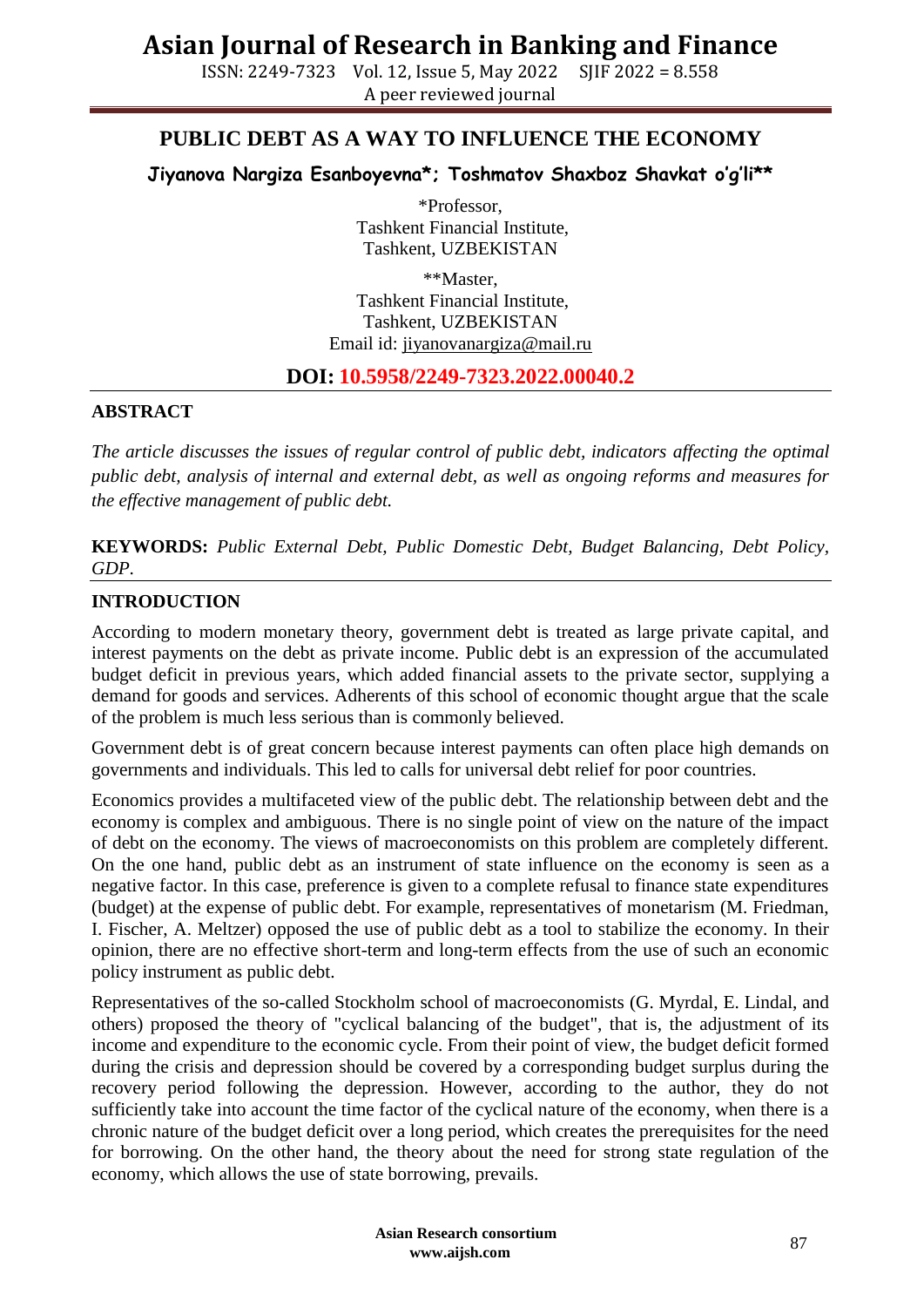ISSN: 2249-7323 Vol. 12, Issue 5, May 2022 SJIF 2022 = 8.558 A peer reviewed journal

As a result of the state's active debt policy, many economists see two main dangers in the growth of public debt. One of them is the probability of the bankruptcy of the state; the second is the danger of shifting the debt burden onto future generations.

For example, the German economists Stein, Ditzel, and Nebenius believed that if the state uses public credit too rarely, it means that it is forced to increase tax rates and takes too much money from its contemporaries, thereby not caring enough about the interests of the population. American scientists K.R. Mc Connell and S.L. The Brew believed that the government would almost always be able to meet its obligations on domestic debt since it could do so by refinancing the debt, issuing money, or increasing tax revenues.

In Uzbekistan, the issues of regular monitoring of the situation related to the structure of public debt, determining its safe limit, and preventing risks in this area are under constant attention.

In any country, there may be a need for borrowing. Such a need arises not only because of the economic crisis but also for the implementation of projects or programs of strategic importance. This, for example, is the creation of infrastructure in the country, poverty reduction, the development of small and medium-sized businesses, strengthening defense, and more. In this case, it is necessary to abandon the intended goals or cover its existing deficit by attracting additional funds that form the public debt.

To cover this debt, there are only two sources: the first is to raise taxes, and the second is to attract other borrowings.

There are no states in the world that would not face the problem of attracting borrowed funds, which increase the public debt. Funds raised from external and internal sources can lead to serious problems for economic stability and the investment climate.

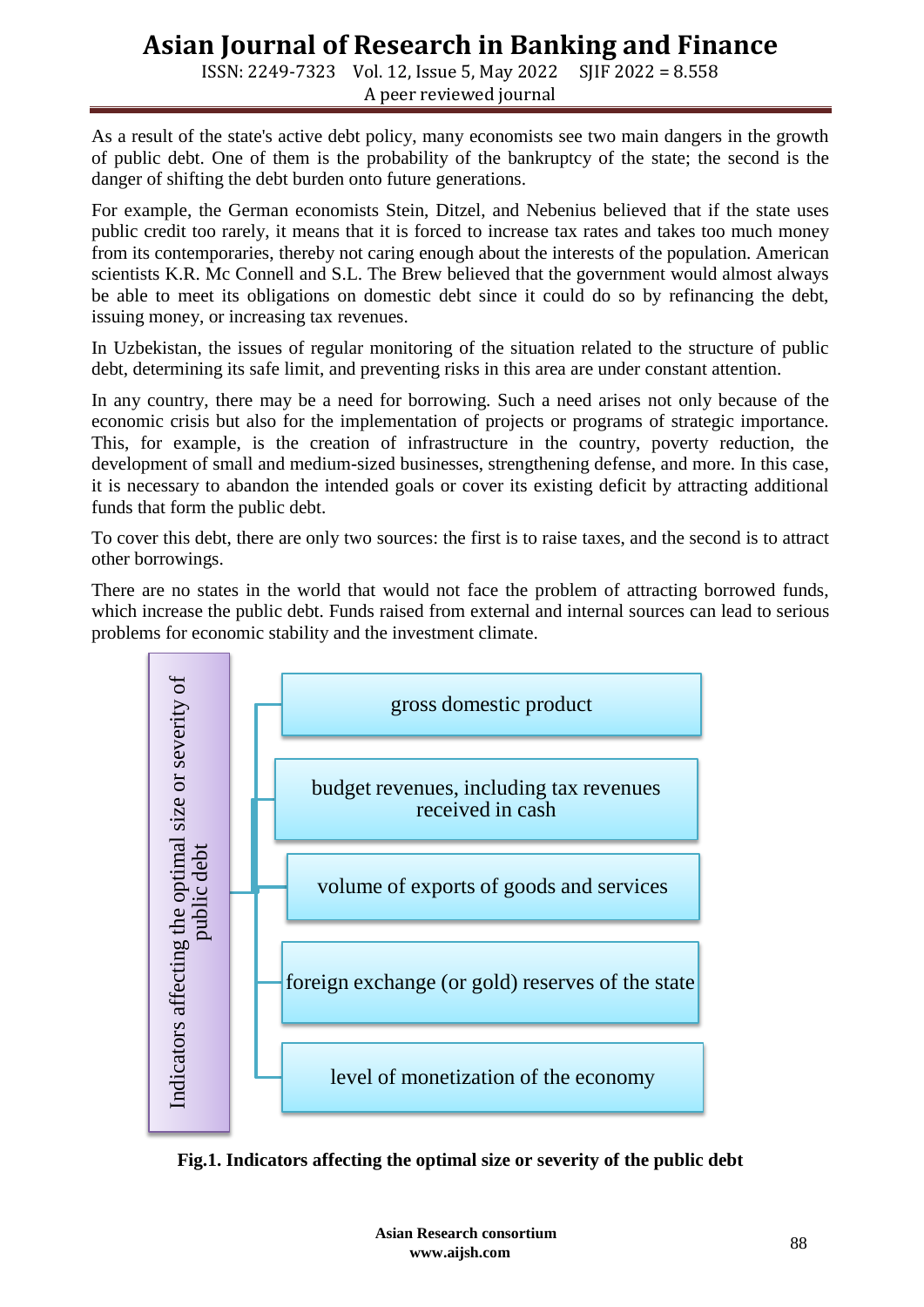ISSN: 2249-7323 Vol. 12, Issue 5, May 2022 SJIF 2022 = 8.558 A peer reviewed journal

Various indicators are to varying degrees suitable for balance sheet analysis about debt service and debt repayment, on the one hand, and external and domestic debt, on the other hand. The sources of repayment (or, in other words, the security of repayment of the principal amount of the debt) are best characterized by the size of the gross domestic product (GDP), exports of goods and services, and the size of foreign exchange reserves. The sources of interest payments (debt servicing) are determined primarily by such indicators as budget tax revenues and exports of goods and services.

Concerning assessing the security of public external debt, the following indicators are most often used:

- The ratio of the amount of external debt and the volume of exports of goods and services;
- Ratio of external debt to the gross domestic product;
- The ratio of debt service payments to the volume of exports of goods and services.

When assessing the security of domestic debt, the level of monetization of the economy and budget revenues are put in the first place along with the indicator of gross domestic product.

Public debt, and especially external debt, is associated with risks; developed and developing countries use these funds as an important source of economic growth. Uzbekistan is no exception. Over the past five years, public debt, including external debt, has increased markedly. At the end of 2021, the balance of the public debt amounted to \$25 billion, or 38.4 percent of GDP. About 90 percent of them are external debt.

One of the main indicators used for an objective assessment of the solvency of any country is the ratio of the volume of its external and internal government debt obligations to GDP or the volume of national exports. Therefore, in the international practice of issuing and repaying financial obligations, relative criteria for the size of public debt are used: first of all, its ratio to GDP, is the main indicator of the financial stability of the state.

In particular, the current level of external public debt (as the main criterion for the country's solvency) should not significantly exceed the maximum possible amount of payments. And this means that the size of the primary surplus of the state budget must necessarily cover the difference between the growth rate of debt and real GDP growth.

In the Action Strategy for 2017-2021, Uzbekistan set itself the goal of solving the social and economic problems that had developed at that time. The tasks to achieve it required additional funds. In conditions when the possibilities of attracting domestic funds for the implementation of reforms initiated by the state are sharply limited, the only hope was to attract funds from outside.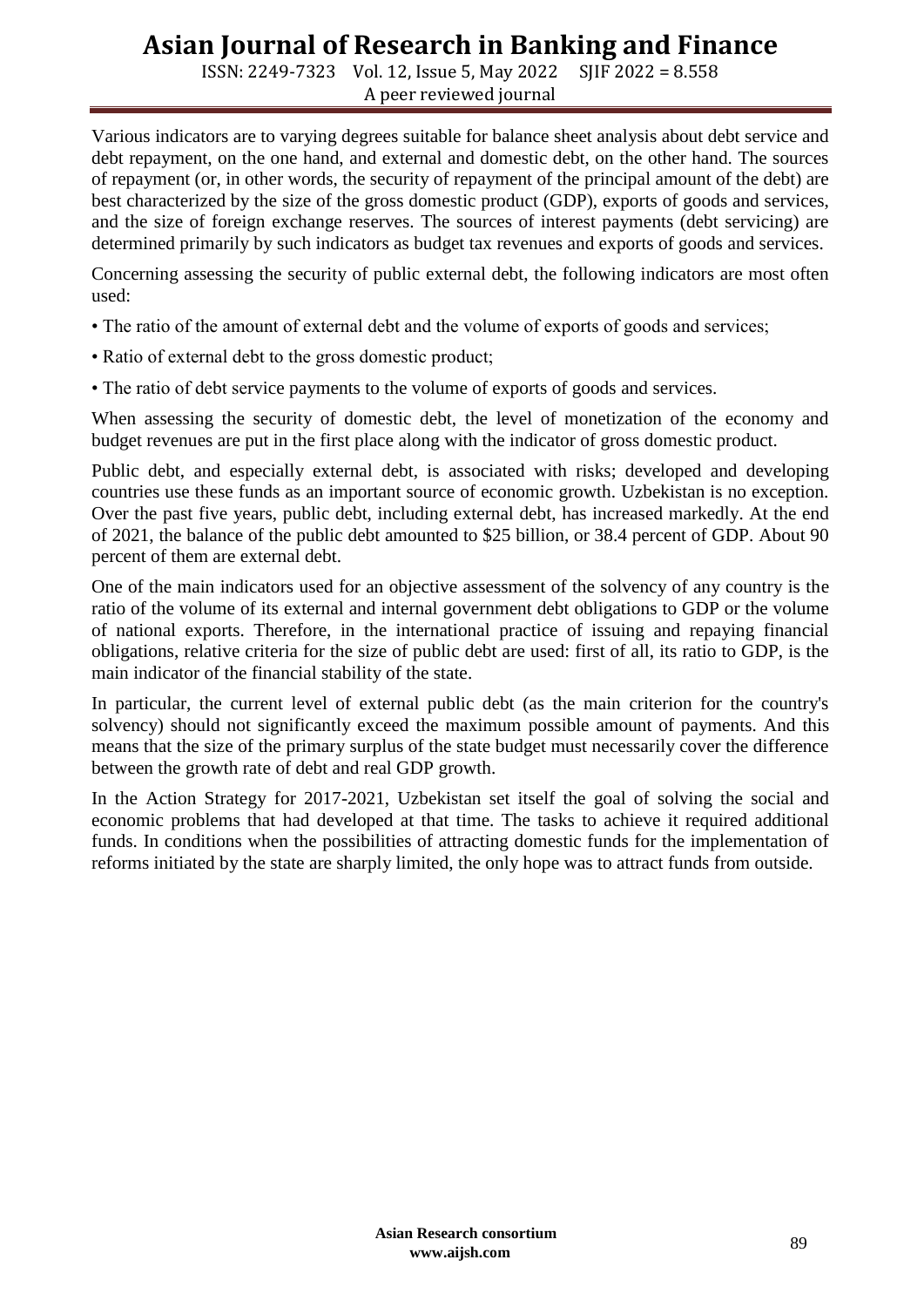### **Asian Journal of Research in Banking and Finance** ISSN: 2249-7323 Vol. 12, Issue 5, May 2022 SJIF 2022 = 8.558



**Fig.2. Dynamics of the total public debt of the Republic of Uzbekistan**

In turn, the forecast for 2022 of the dynamics of total public debt is \$31.1 billion, which is \$4.4 billion more than the previous fiscal year.

External debt attracted on behalf of the Republic of Uzbekistan - 17.0 billion US dollars or 72.2% of the state external debt;

External debt under the guarantee of the Republic of Uzbekistan - 6.6 billion US dollars or 27.8% of the country's external debt.

According to the information of the Ministry of Finance, as of October 1, 2021, that is, in the nine months of last year, 19 agreements on external loans and loans worth \$2 billion 740.9 million were signed on behalf of and under the guarantee of the Republic of Uzbekistan. Of these, \$1.2 billion was directed to support the State Budget, \$1 billion 349.3 million - to healthcare, providing the population with drinking water and sewerage, developing animal husbandry, the chemical industry, and implementing other projects of great social and strategic importance. Also, the total value of agreements on external debt, signed under the guarantee of the Republic of Uzbekistan, amounted to 191.6 million dollars.

Public external debt by sectors of the economy in 2021:

- Budget support \$5.9 billion (\$4.7 billion as of January 1, 2021);
- Power industry \$3.1 billion (\$3.1 billion);
- Energy (oil and gas) \$2.9 billion (\$2.7 billion);
- Transport and transport infrastructure \$2.6 billion (\$2.5 billion);
- Agriculture and Water Resources \$2.4 billion (\$2.3 billion);
- Housing and communal services \$2.1 billion (\$2 billion);
- Commercial banks \$1.2 billion (\$1.2 billion);
- Chemical industry \$1.2 billion (\$1.2 billion);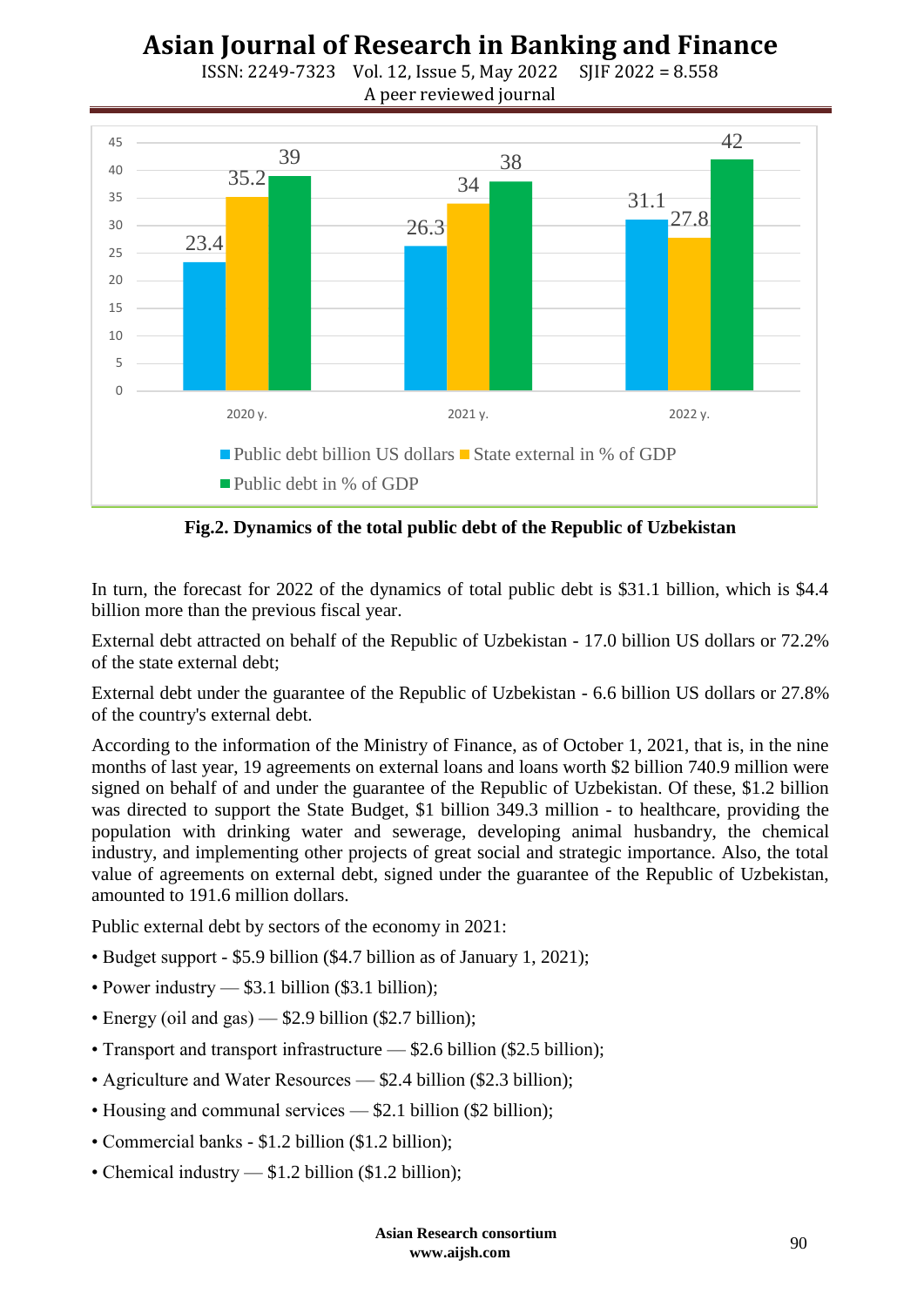ISSN: 2249-7323 Vol. 12, Issue 5, May 2022 SJIF 2022 = 8.558 A peer reviewed journal

- Education and healthcare \$0.7 billion (\$0.7 billion);
- Telecommunications \$0.2 billion (\$0.2 billion);
- Other industries \$1.3 billion (\$1.1 billion).

The volume of newly signed agreements to attract government foreign borrowing is forecast to decrease by \$0.4 billion compared to the previous period.

If internal and external debt, without exceeding the established criteria, does not harm the financial stability of the country and is directed to the most relevant and effective projects within the framework of state development programs, then such expenses will not create problems in terms of economic security. For this, the legal framework and mechanisms for effective public debt management should be improved.

In the parameters of the State Budget for 2022, adopted in the form of a law, the maximum amount of funds raised, which will determine the amount of debt, is set at \$4.5 billion, and the maximum net amount of government securities is six trillion soums. Thanks to such measures, it is expected that this year borrowings will be attracted, which determines the size of the state's external debt, almost two times less than in 2021. Along with this, the investments now necessary for the country and the people will be attracted from the private sector through public-private partnerships, the development of the domestic financial market, and the acceleration of the privatization process.

In summing up it can be noted that the debt policy should be aimed at developing the investment market as a source of covering the budget deficit, maintaining the public debt at a safe level for the economy, ensuring the ability of Uzbekistan to borrow in the volumes necessary to solve priority economic and political problems and solve them with the greatest efficiency, and also not hinder development, but rather increase the country's ratings.

To do this, it is necessary to maintain the level of public debt and the cost of servicing it, as well as to constantly monitor the country's debt situation.

### **LIST OF USED LITERATURE:**

- **1.** Budget Code of the Republic of Uzbekistan dated December 26, 2013.
- **2.** Law No. ZRU-742 dated December 30, 2021 "On the State Budget of the Republic of Uzbekistan for 2022"
- **3.** Decree of the President of the Republic of Uzbekistan dated January 28, 2022, No. UP-60 
<sup>"</sup>On the development strategy of the new Uzbekistan for 2022-2026"
- **4.** Message from the President of the Republic of Uzbekistan ShavkatMirziyoyev to the OliyMajlis. Tashkent, January 24, 2020 (www.president.uz).
- **5.** Jiyanova N. E. Management of public finances. Tutorial. / T .: "IҚTISOD-MOLIYA", 2019. p. 384.
- **6.** Jiyanova N. E. Public Finance Management: Textbook. / T .: "IҚTISOD-MOLIYA", 2019.p. 444.
- **7.** Jiyanova N. E., Tashmatova R. G. Fiscal policy. Textbook./ T .: "IҚTISOD-MOLIYA", 2019. p. 216.
- **8.** McConnell, K.R. Economics: principles, problems, and politics / K.R. McConnell, S.L. Brew; Per. from English. – 13th ed. - M. : Infra-M, 2001. p. 974.